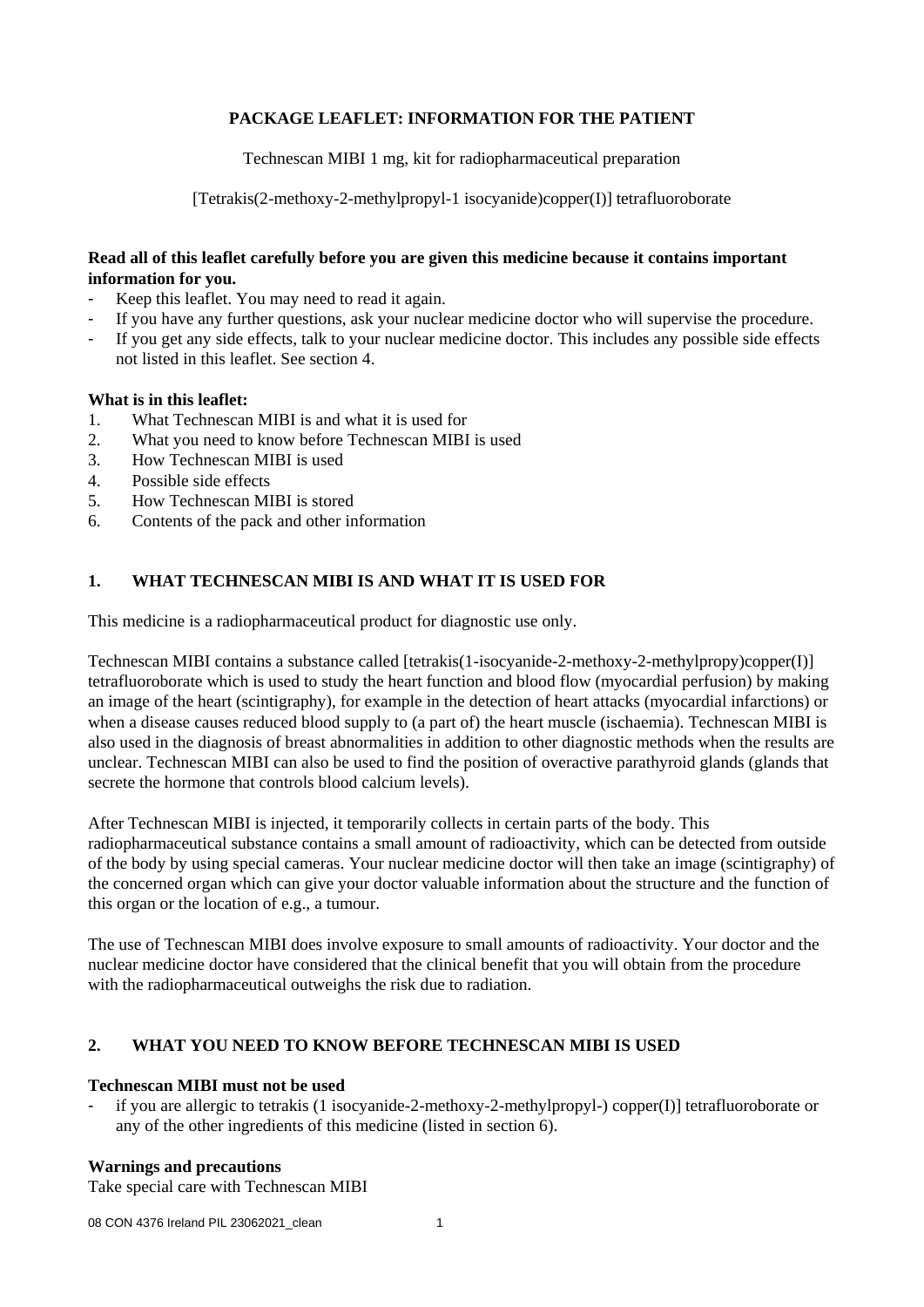- if you are pregnant or believe you may be pregnant,
- if you are breastfeeding,
- if you have a kidney or liver disease.

You should inform your nuclear medicine doctor in case those apply to you. Your nuclear medicine doctor will inform you if you need to take any special precautions after using this medicine. Talk to your nuclear medicine doctor if you have any questions.

## **Before administration of Technescan MIBI you should**

- be fasting for at least 4 hours if the product is going to be used to perform images of your heart,
- drink plenty of water before the start of the examination in order to urinate as often as possible during the first hours after the study.

## **Children and adolescents**

Talk to your nuclear medicine doctor if you are under 18 years old.

## **Other medicines and Technescan MIBI**

A number of medicines, foods and beverages can adversely affect the outcome of the planned investigation. It is therefore recommended to discuss with the referring physician, which intake should be discontinued before the investigation and when the medicines should be taken again. Tell also your nuclear medicine doctor if you are taking, have recently taken or might take any other medicines, since they may interfere with the interpretation of the images.

Especially tell your nuclear medicine doctor if you are taking:

- medicines which affect heart function and/or blood flow.

- medicines which are called proton pump inhibitors. They are used to reduce stomach acid production, such as omeprazole, esomeprazole, lansoprazole, rabeprazole, pantoprazole, dexlansoprazole.

Please ask your nuclear medicine doctor before taking any medicines.

## **Pregnancy and breastfeeding**

You must inform the nuclear medicine doctor before the administration of Technescan MIBI if there is a possibility you might be pregnant, if you have missed your period or if you are breastfeeding. When in doubt, it is important to consult your nuclear medicine doctor who will supervise the procedure.

If you are pregnant,

your nuclear medicine doctor will only administer this medicine during pregnancy if a benefit is expected which would outweigh the risks.

If you are breastfeeding,

please tell your nuclear medicine doctor, as he/she may advise you to stop doing so until the radioactivity has left your body. This takes about 24 hours. The expressed milk should be discarded. Please ask your nuclear medicine doctor when you can resume breastfeeding.

If you are pregnant or breastfeeding, think you may be pregnant or are planning to have a baby, ask your nuclear medicine doctor for advice before taking this medicine.

## **Driving and using machines**

It is considered unlikely that Technescan MIBI will affect your ability to drive or to use machines.

## **Technescan MIBI contains sodium**

This medicinal product contains less than 1 mmol sodium (23 mg) per vial, i.e. essentially 'sodium- free'.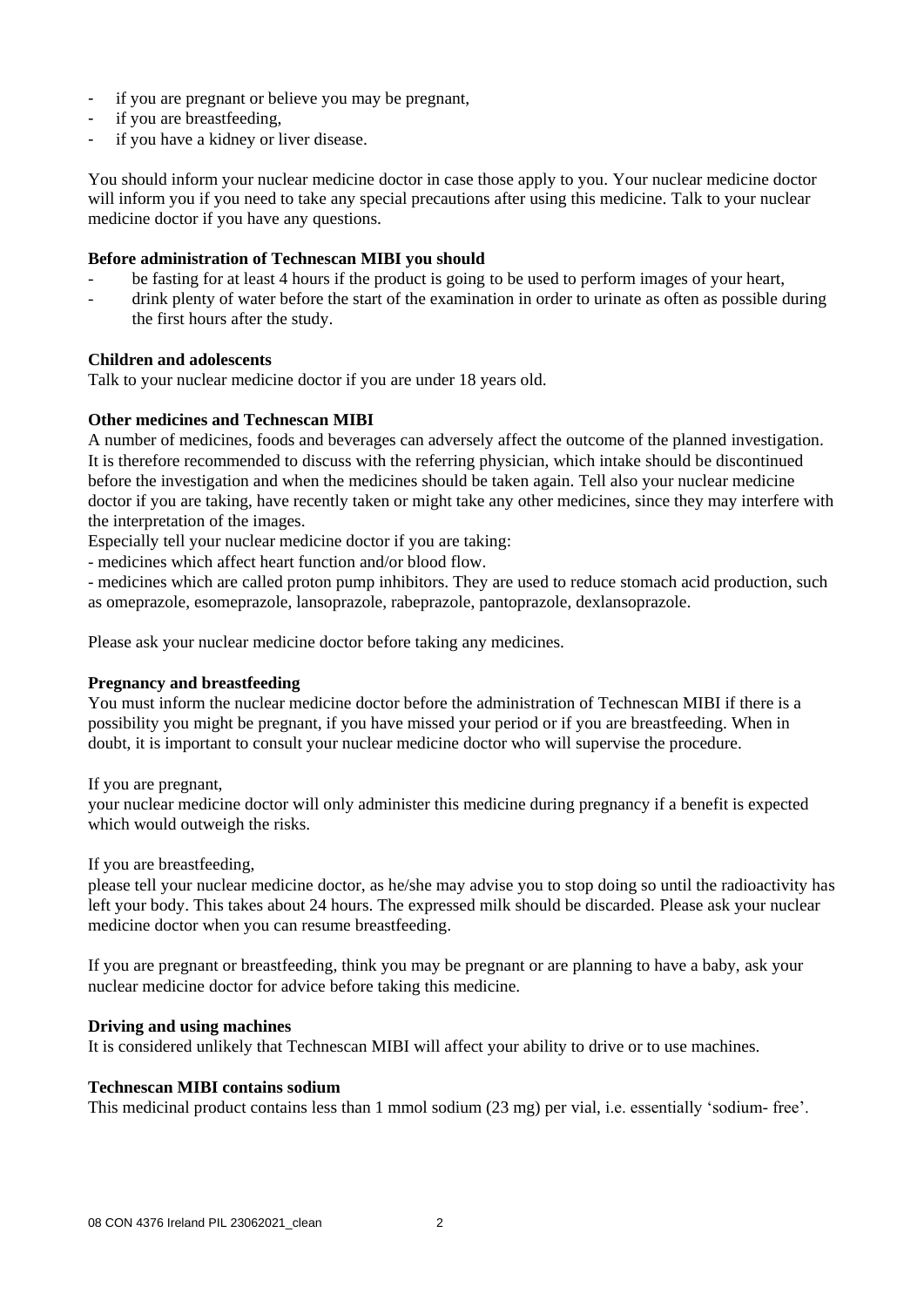# **3. HOW TECHNESCAN MIBI IS USED**

There are strict laws on the use, handling and disposal of radiopharmaceutical products. Technescan MIBI will only be used in special controlled areas. This product will only be handled and given to you by people who are trained and qualified to use it safely. These persons will take special care for the safe use of this product and will keep you informed of their actions.

The nuclear medicine doctor supervising the procedure will decide on the quantity of Technescan MIBI to be used in your case. It will be the smallest quantity necessary to get the desired information. The quantity usually recommended to be administered for an adult ranges depending on the test to be performed, and ranges between 200 and 2000 MBq (Megabecquerel, the unit used to express radioactivity).

## **Use in children and adolescents**

In children and adolescents, the quantity to be administered will be adapted to the child's weight.

## **Administration of Technescan MIBI and conduct of the procedure**

Technescan MIBI is administered in a vein of the arm or the foot (intravenous administration). One to two injections is sufficient to conduct the test that your doctor needs.

After injection, you will be offered a drink and asked to urinate immediately preceding the test. The nuclear medicine doctor will inform you if you need to take any special precautions after receiving this medicine. Contact your nuclear medicine doctor if you have any questions.

The ready-to-use solution will be injected to you in a vein before the scintigraphy is taken. The scanning may take place within 5 to 10 minutes or up to 6 hours after injection, depending on the test.

In the case of a heart investigation, two injections may be necessary, one at rest and one at stress (e.g., during a physical exercise or pharmacological stress). The two injections will be done at least two hours apart and not more than 2000 MBq in total (1 day protocol) will be administered. A two day protocol is feasible, also.

For the scintigraphy of breast abnormalities, an injection of 750 to 1100 MBq is administered into a vein of your arm opposite to the breast concerned, or into a vein of your foot.

To find the position of overactive parathyroid glands, the activity administered is between 185 and 1100 MBq, depending on the methods used.

If the medicine is going to be used to perform images of your heart, then you will be asked not to eat anything for at least 4 hours before the test. After the injection, but before the image (scintigraphy) is made, you will be asked to eat a light fatty meal, if possible, or to drink one or two glasses of milk in order to decrease the radioactivity in your liver and to improve the image.

## **Duration of the procedure**

Your nuclear medicine doctor will inform you about the usual duration of the procedure.

## **After administration of Technescan MIBI has been performed, you should:**

- avoid any close contact with young children and pregnant women for the 24 hours following the injection,
- urinate frequently in order to eliminate the product from your body.

The nuclear medicine doctor will inform you if you need to take any special precautions after receiving this medicine. Contact your nuclear medicine doctor if you have any questions.

## **If you have been given more Technescan MIBI than you should**

An overdose is almost impossible because you will only receive a dose of Technescan MIBI precisely controlled by the nuclear medicine doctor supervising the procedure. However, in the case of an overdose, you will receive the appropriate treatment. In particular, the nuclear medicine doctor in charge of the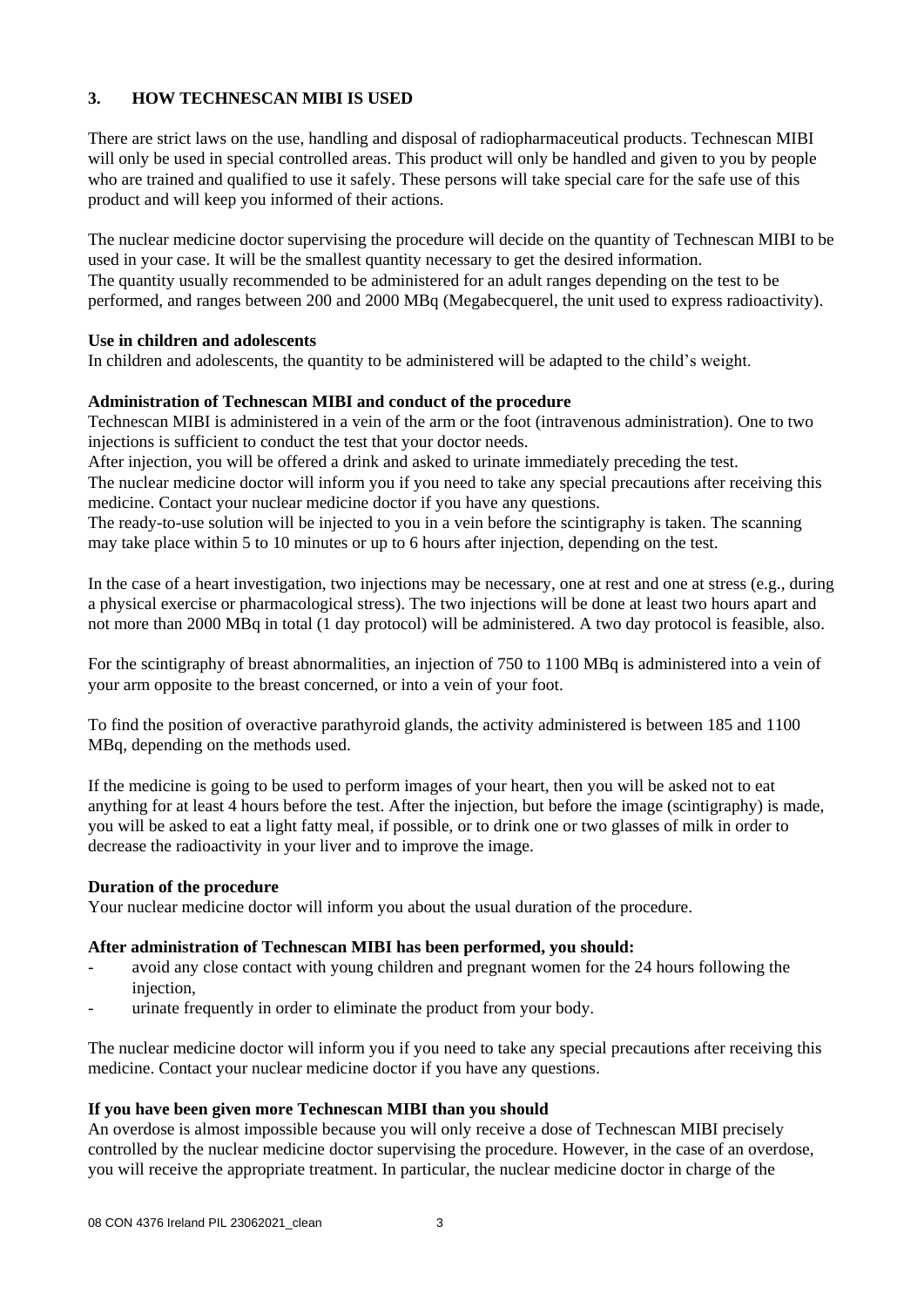procedure may recommend that you drink abundantly in order to facilitate the elimination of Technescan MIBI from your body.

Should you have any further questions on the use of this medicine, please ask the nuclear medicine doctor who supervises the procedure.

# **4. POSSIBLE SIDE EFFECTS**

Like all medicines, this medicine can cause side effects, although not everybody gets them. Allergic reactions possibly with shortness of breath, extreme tiredness, being sick (usually within 2 hours after administration), swelling beneath the skin that can occur in areas such as the face and limbs (angioedema), and obstruct the airway, or leading to a dangerous decrease of blood pressure (hypotension) and slow heart beat (bradycardia) have been seen rarely. Doctors are aware of this possibility and have emergency treatment available for use in such cases. Local skin reactions have also been seen rarely with itching, hives, rash, swelling and redness. If you experience any of those, please refer immediately to your nuclear medicine doctor.

| Frequency                                         | Possible side effects                               |
|---------------------------------------------------|-----------------------------------------------------|
| common: may affect up to 1 in 10 people           | Metallic or bitter taste, smell alteration, and dry |
|                                                   | mouth immediately after injection.                  |
| uncommon: may affect up to 1 in 100 people        | Headache, chest pain, abnormal ECG and              |
|                                                   | feeling sick.                                       |
| rare: may affect up to 1 in 1,000 people          | abnormal heart rhythm, local reactions at the       |
|                                                   | injection site, stomach ache, fever, fainting,      |
|                                                   | seizures, dizziness, flushing, skin numbness or     |
|                                                   | tingling, tiredness, joint pains and stomach upset  |
|                                                   | (dyspepsia).                                        |
| not known: frequency cannot be estimated from the | Erythema multiforme, a widespread rash of skin      |
| available data                                    | and mucosa.                                         |

Other possible side effects are listed in the order of their frequency below:

This radiopharmaceutical will deliver low amounts of ionising radiation associated with the least risk of cancer and hereditary abnormalities.

## **Reporting of side effects**

If you get any side effects, talk to your nuclear medicine doctor. This includes any possible side effects not listed in this leaflet. You can also report side effects directly via the national reporting system: IMB Pharmacovigilance Earlsfort Terrace IRL - Dublin 2 Tel: +353 1 6764971 Fax: +353 1 6762517 Website: [www.imb.ie](http://www.imb.ie/) e-mail: [imbpharmacovigilance@imb.ie](mailto:imbpharmacovigilance@imb.ie)

By reporting side effects you can help provide more information on the safety of this medicine.

# **5. HOW TECHNESCAN MIBI IS STORED**

You will not have to store this medicine. This medicine is stored under the responsibility of the specialist in appropriate premises. Storage of radiopharmaceuticals will be in accordance with national regulation on radioactive materials.

08 CON 4376 Ireland PIL 23062021 clean 4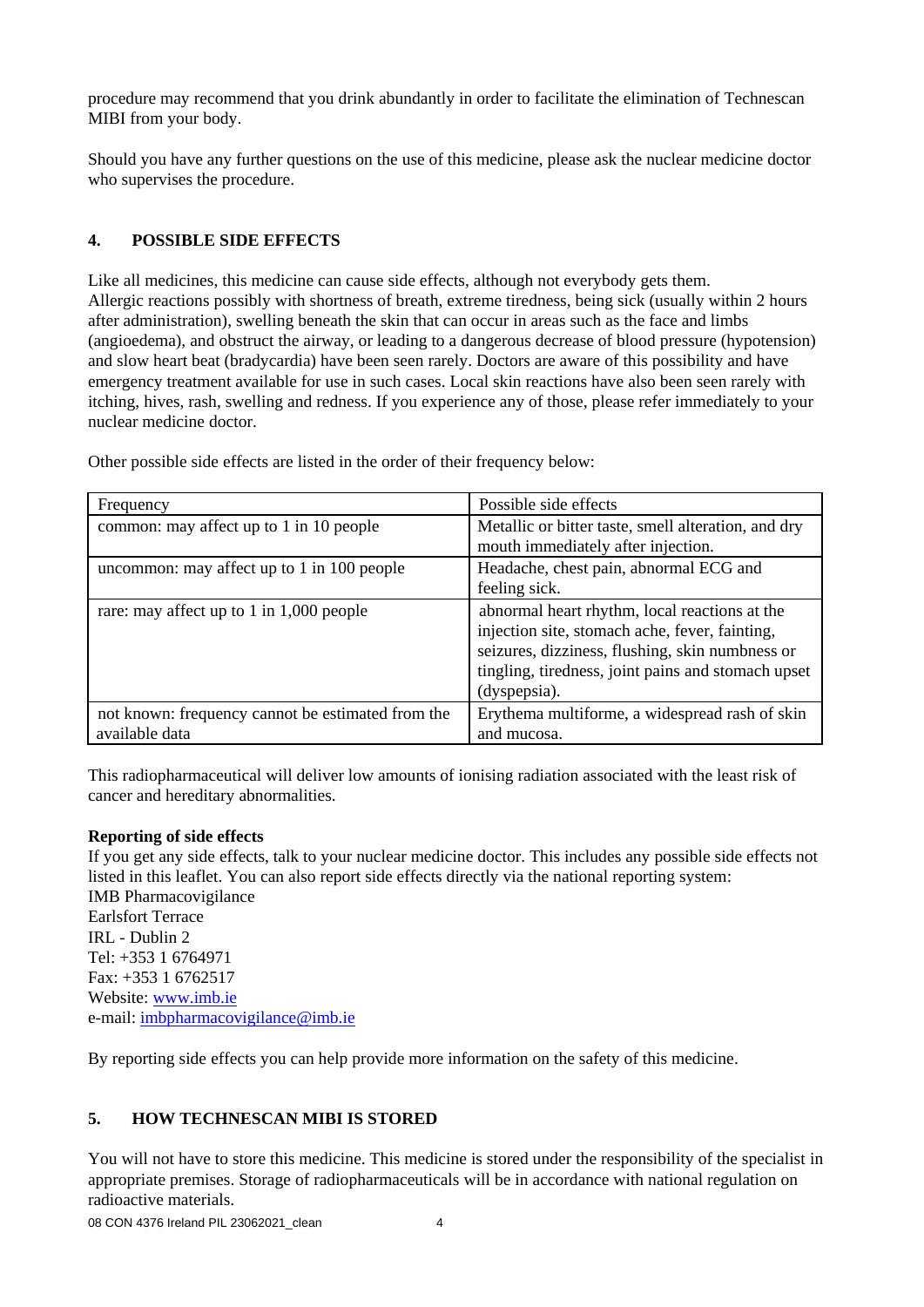The following information is intended for the specialist only.

This medicine must not be used after the expiry date, which is stated on the label.

## **6. CONTENTS OF THE PACK AND OTHER INFORMATION**

What Technescan MIBI contains

- The active substance is [Tetrakis(2-methoxy-2-methylpropyl-1 isocyanide)copper(I)] tetrafluoroborate.

- One vial contains 1 mg [Tetrakis(2-methoxy-2-methylpropyl-1 isocyanide)copper(I)] tetrafluoroborate. The other ingredients are stannous chloride dihydrate, cysteine hydrochloride monohydrate, sodium citrate, mannitol, hydrochloric acid and sodium hydroxide.

## **What Technescan MIBI looks like and contents of the pack**

The product is a kit for radiopharmaceutical preparation.

Technescan MIBI consists of white to almost white pellets or powder which has to be dissolved in a solution and combined with radioactive technetium before use as an injection. Once the radioactive substance sodium pertechnetate ( $99mTc$ ) is added to the vial, technetium ( $99mTc$ ) sestamibi is formed. This solution is ready for injection.

Pack size 5 multi-dose vials

#### **Marketing Authorisation Holder and Manufacturer**

Curium Netherlands B.V. Westerduinweg 3 1755 LE PETTEN, The Netherlands

#### **This medicinal product is authorised in the Member States of the EEA under the following names:**

| Austria         | Technescan Sestamibi   |
|-----------------|------------------------|
| Belgium         | Technescan Sestamibi   |
| <b>Bulgaria</b> | Technescan Sestamibi   |
| Cyprus          | Technescan Sestamibi   |
| Czech Republic  | Technescan Sestamibi   |
| Germany         | Technescan Sestamibi   |
| Denmark         | Technescan Sestamibi   |
| Estonia         | Technescan Sestamibi   |
| Greece          | Technescan Sestamibi   |
| Spain           | <b>MIBI</b> Technescan |
| Finland         | Technescan Sestamibi   |
| France          | Technescan Sestamibi   |
| Hungary         | Technescan Sestamibi   |
| <b>Ireland</b>  | Technescan MIBI        |
| Italy           | Technemibi             |
| Lithuania       | Technescan Sestamibi   |
| Luxembourg      | Technescan Sestamibi   |
| Latvia          | Technescan Sestamibi   |
| Malta           | <b>Technescan MIBI</b> |
| Netherlands     | Technescan Sestamibi   |
| Norway          | Technescan Sestamibi   |
|                 |                        |

08 CON 4376 Ireland PIL 23062021\_clean 5